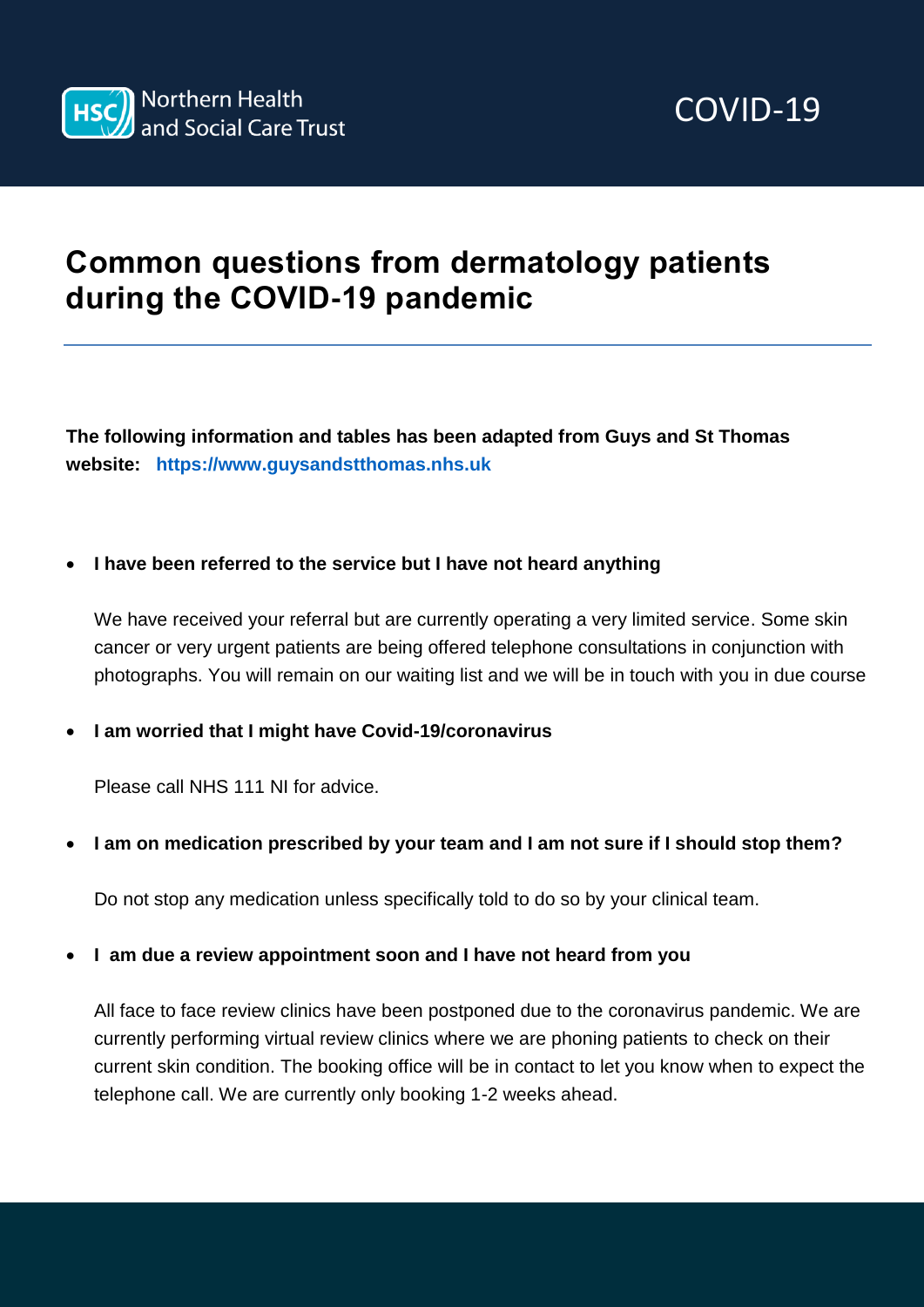#### **I have symptoms that I am worried about**

If the symptoms are related to the condition for which we are seeing you for and you need specific clinical advice from our team please contact us at the Dermatology Department.

Dermatology Department, Northern Trust Antrim Hospital: 028 94424017 Causeway Hospital: 028 70346040 Whiteabbey Hospital: 028 90552422 Braid Valley Hospital: 028 25635201 Biologics Nurse Specialist: 07557164268

Available 9am to 5pm, Monday to Friday. If you leave a message, we will return your call.

#### **My medication is running out and I need a prescription**

If the medication is usually prescribed by your GP, contact their practice. If we usually prescribe your medication, please contact us.

## **Immunosuppressants and medication**

#### **I am on a medicine for my skin problem: what should I do?**

If you are taking a medicine that targets your immune system, COVID 19 may pose a higher risk to you and therefore specific measures are advised. There are two categories of measures: shielding and very careful social distancing.

#### **Shielding for extremely vulnerable people**

Shielding is a measure to protect people who are at very high risk of severe illness from coronavirus (COVID-19) by minimising all face to face interaction between those who are extremely vulnerable and others. Shielding is a step up from very careful social distancing. People advised to shield should not leave their home for 12 weeks (current estimate until late June 2020).

[Read the shielding guidance on the GOV.UK website.](https://www.gov.uk/government/publications/guidance-on-shielding-and-protecting-extremely-vulnerable-persons-from-covid-19/guidance-on-shielding-and-protecting-extremely-vulnerable-persons-from-covid-19)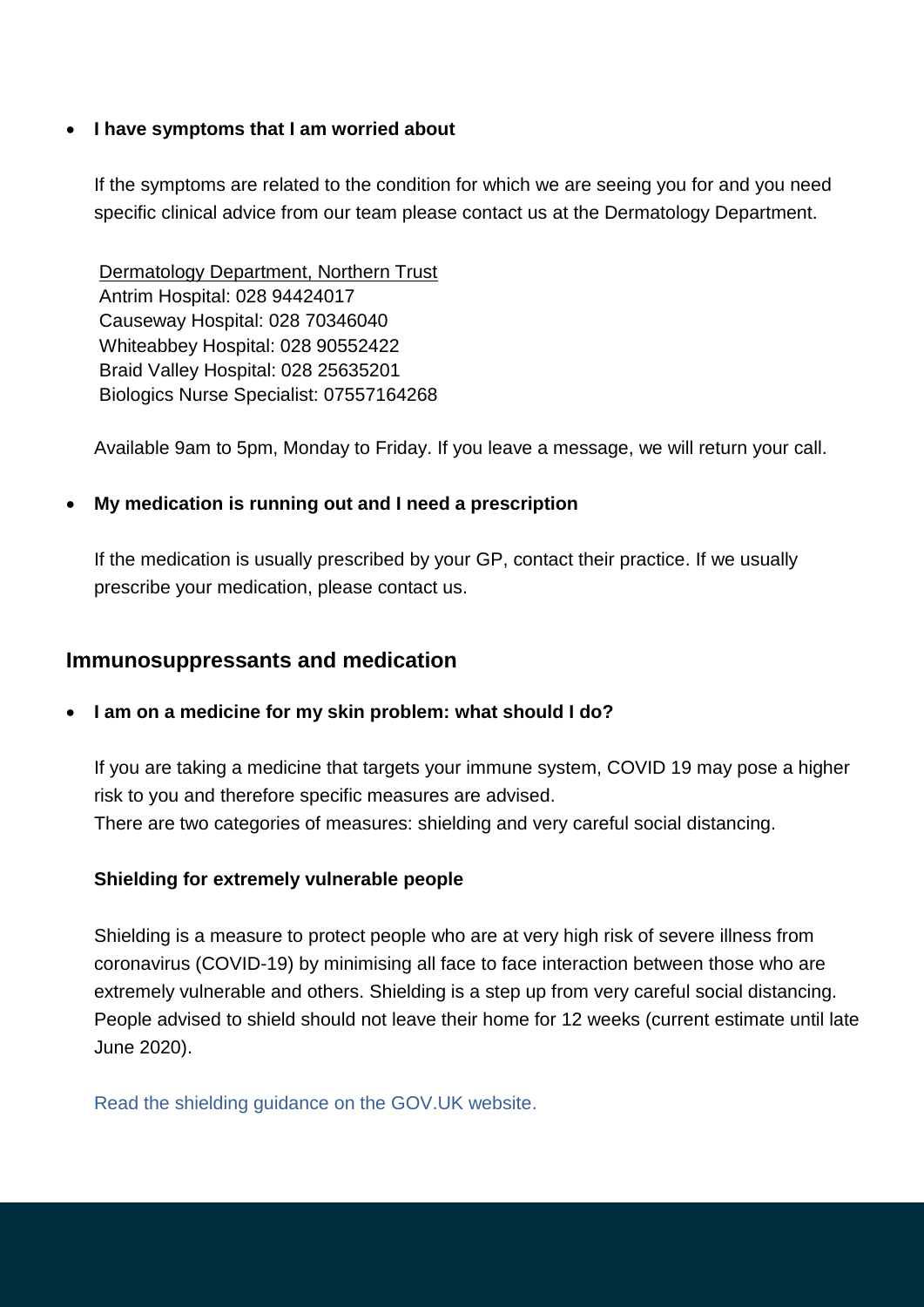#### **Social distancing for vulnerable people**

Asking people to stay at home and avoid contact is a form of social distancing. For people taking drugs that target the immune system, very careful social distancing is advised.

Read the social distancing [guidance on the GOV.UK website.](https://www.gov.uk/government/publications/covid-19-guidance-on-social-distancing-and-for-vulnerable-people/guidance-on-social-distancing-for-everyone-in-the-uk-and-protecting-older-people-and-vulnerable-adults)

# **Which category applies to me if I'm on a systemic immunosuppressant (tablet or injection) medicine for my skin condition?**

This depends on the medicine(s) you are taking, your age and what other medical problems you have. You will be advised by your GP or specialist prescribing your drug whether you are an 'extremely vulnerable' person needing to shield.

# **I've received a letter from my GP or my specialist team giving me a risk categorisation which I don't think is correct – how can I check this?**

If you think there may be an error and you do not meet the criteria for the risk level you've been allocated, you can do two things: use Table 2 below to assess your risk and / or contact your GP or specialist team for further discussion and confirmation.

#### **I have been told to shield but I am a key worker – what should I do?**

Shielding is for your personal protection and it is strongly advised. You should not feel pressured to continue working if your job means you are coming into contact with people. For some people working from home may be an option, so discuss with your employer.

#### **How can I get help if I am shielding?**

If you are in the 'extremely vulnerable' group and are required to 'shield' you will be able to ask for help getting deliveries of essential supplies like food and medicine. For advice you can phone, email or text message the COVID-19 community helpline Telephone: 0808 802 0020 Email: [covid19@adviceni.net](mailto:covid19@adviceni.net) Text: ACTION to 81025.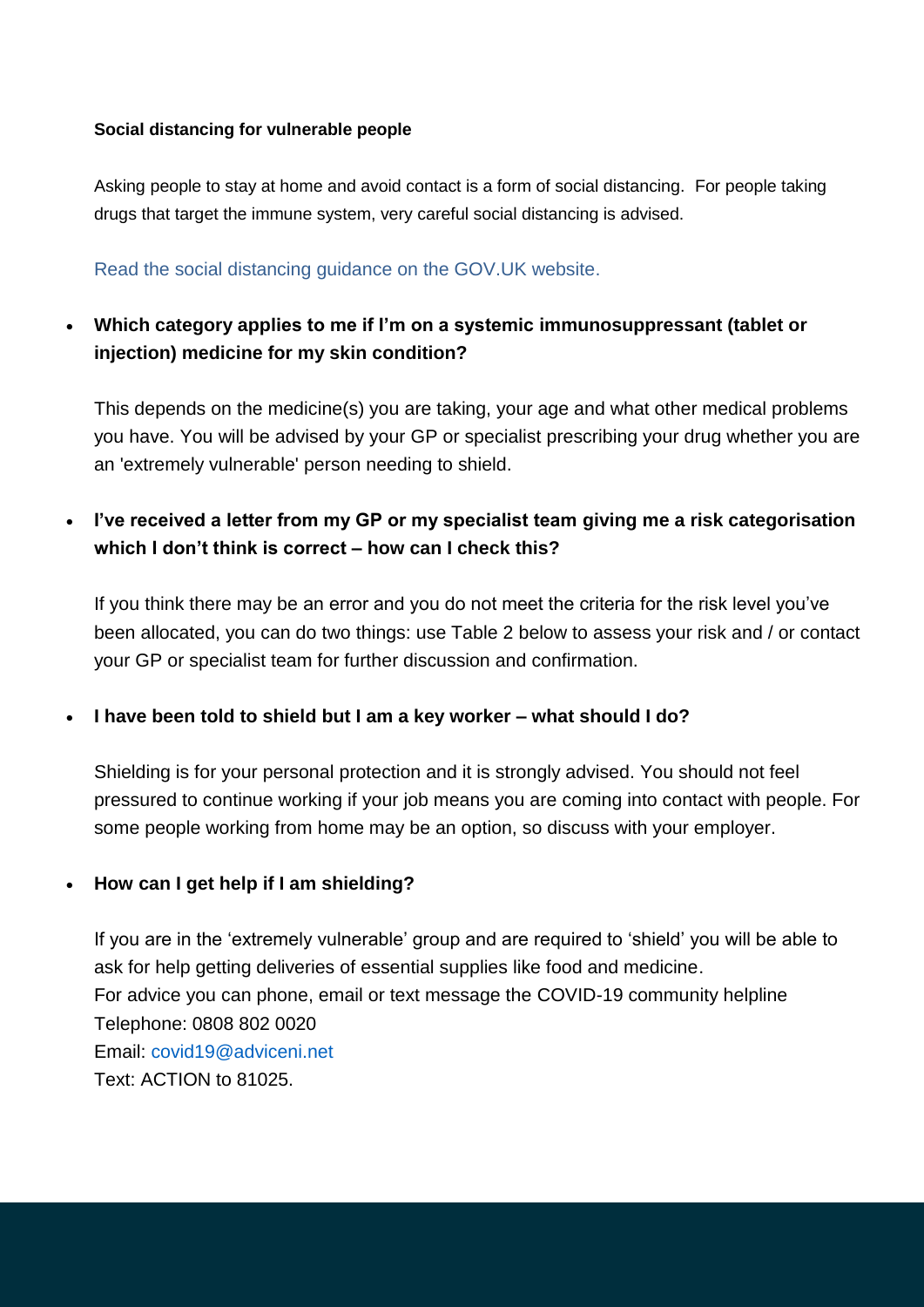#### **The medicine I am on is not listed in Table 1 – do I need to do anything?**

Unless you also have another medical condition that makes you more vulnerable, you do not need to undertake any more stringent social distancing measures than the general population, provided you are not taking immunosuppressant and biologic medicines. The following medicines are used to treat dermatological conditions but they are not immunosuppressant medicines: hydroxychloroquine, acitretin (Neotigason), alitretinoin (Toctino), isotretinoin, dapsone, chloroquine, 5-ASA medications (e.g. mesalazine), sulphasalazine, antibiotics, topical skin treatments (e.g. steroid creams), inhaled or rectal administered medicines e.g. steroid inhalers.

#### **Should I stop my medicine?**

We do not advise you stop your medicine without prior discussion with your specialist doctor. Stopping your treatment could worsen your skin condition resulting in need for hospital treatment.

#### **Can I stop my medicine if I want to?**

If you feel strongly that you no longer want to take your prescribed treatment we recommend you discuss this option with your specialist doctor to consider the risk of stopping and discuss alternative treatments options.

#### **Self- isolation**

This applies if you have symptoms of coronavirus or live with someone who has symptoms. You may NOT leave the house for 7-14 days.

#### [Visit the GOV.UK website for stay-at-home guidance.](https://www.gov.uk/government/publications/covid-19-stay-at-home-guidance/stay-at-home-guidance-for-households-with-possible-coronavirus-covid-19-infection)

# **Can I administer my medicine if I am self-isolating because I have symptoms of COVID-19 or a member of my household has symptoms of COVID-19?**

People self-isolating for 2 weeks should not administer any doses of biologics/immunosuppressant during this period until it is clear you are well. The exception to this is if you are taking corticosteroids (prednisolone or hydrocortisone tablets) as this should not be stopped abruptly. If you are worried that you might have Covid-19/coronavirus please call NHS 111 NI for advice.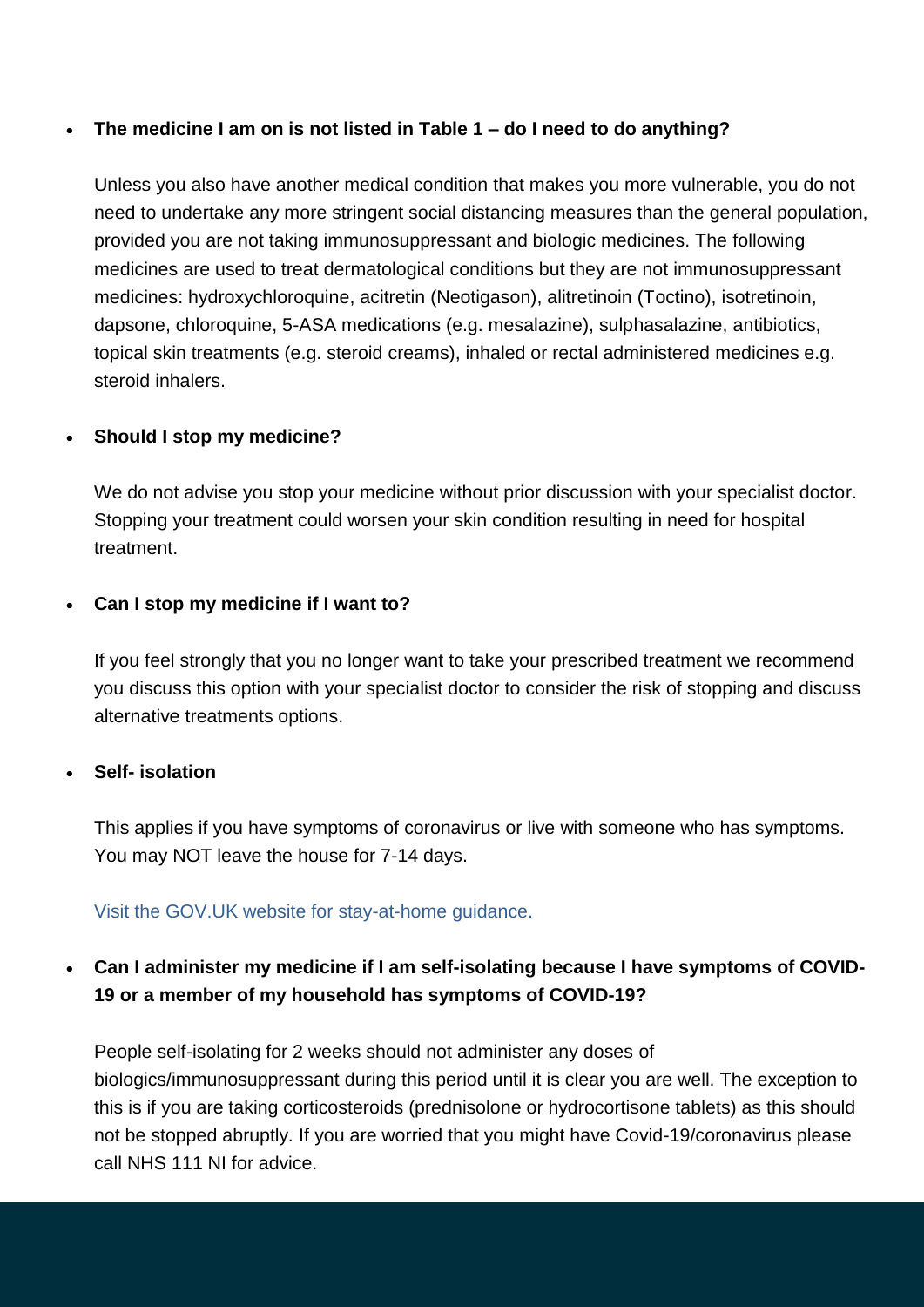#### **Can I/my family get tested for COVID-19 as I am on an immunosuppressant?**

People are currently only being tested for COVID-19 if they require hospital treatment.

#### **What should I do about my scheduled hospital appointment?**

All our review patients are being offered telephone reviews. The booking office will contact you when your review is due and will let you know when to expect the call. Review and frequency of routine blood tests may become less often during this time but we have made arrangements for easy access to bloods tests in our department.

#### **How will I get my drug?**

Patients on biologics will continue to receive their biologics via homecare delivery companies. We are not aware of any current stock or delivery issues.

# **Table 1: Immunosuppressant and biologic medicines prescribed for people with dermatological conditions.**

| <b>Immunosuppressive</b><br>medicines / Small<br>molecule<br><i><b>immunosuppressive</b></i><br><i>(tablets or injection)</i> | <b>Brand</b><br>names | <b>Biologic</b><br>medicines | <b>Brand names</b>                                  |
|-------------------------------------------------------------------------------------------------------------------------------|-----------------------|------------------------------|-----------------------------------------------------|
| Methotrexate*                                                                                                                 |                       | Etanercept                   | Enbrel, Benepali,<br>Erelzi                         |
| Azathioprine*                                                                                                                 |                       | Adalimumab                   | Humira, Amgevita,<br>Hulio, Hyrimoz,<br>Imraldi     |
| Mycophenolate mofetil<br>or mycophenolic acid*                                                                                |                       | Infliximab                   | Remicade, Remsima,<br>Flixabi, Inflectra,<br>Zessly |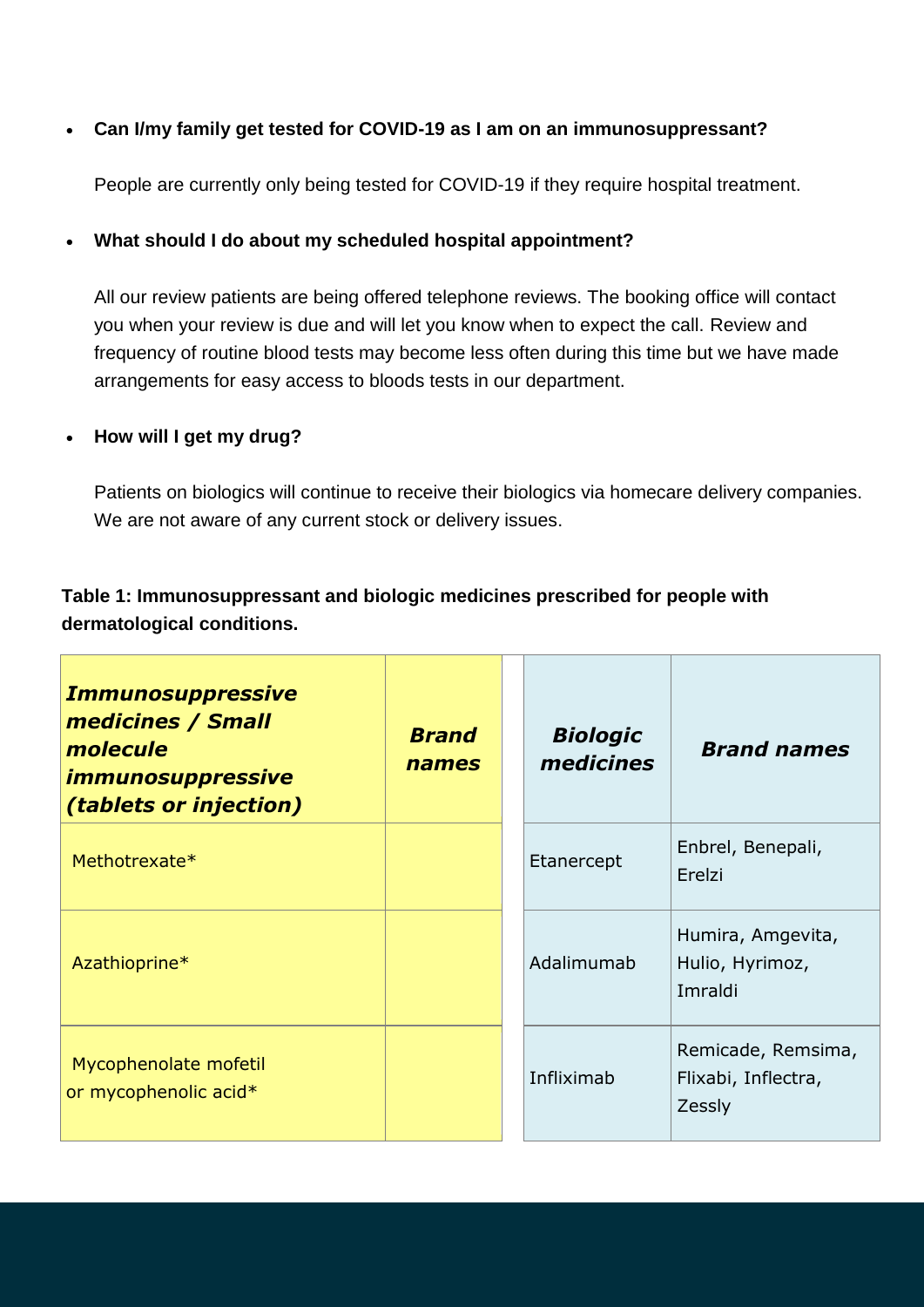| Ciclosporin*                               |                         | Golimumab                           | Simponi                        |
|--------------------------------------------|-------------------------|-------------------------------------|--------------------------------|
| <b>Fumaric acid esters</b>                 | Skilarence,<br>Fumaderm | Certolizumab                        | Cimzia                         |
| Hydroxycarbamide*                          |                         | Secukinumab                         | Cosentyx                       |
| 6 mercaptourine*                           |                         | Ixekizumab                          | <b>Taltz</b>                   |
| Leflunomide*                               |                         | <b>Brodalumab</b>                   | Kyntheum                       |
| Cyclophosphamide*                          |                         | <b>Ustekinumab</b>                  | <b>Stelara</b>                 |
| Tacrolimus* (tablet only, not<br>ointment) |                         | Guselkumab                          | Tremfya                        |
| <b>Sirolimus</b>                           | Rapamune                | Tildrakizumab                       | Illumetri                      |
| Apremilast                                 | <b>Otezla</b>           | Risankizumab                        | Skyrizi                        |
| <b>Baricitinib</b>                         | Olumiant                | Rituximab (in<br>last 12<br>months) | Mabthera, Truxima,<br>Rixathon |
| <b>Tofacitinib</b>                         | Xeljanz                 | Belimumab                           | Benlysta                       |
| Thalidomide                                |                         |                                     |                                |
|                                            |                         | Sarilumab                           | Kevzara                        |
|                                            |                         | Tocilzumab                          | RoActemra                      |
|                                            |                         | Abatacept                           | Orencia                        |
|                                            |                         | Canakinumab                         | Ilaris                         |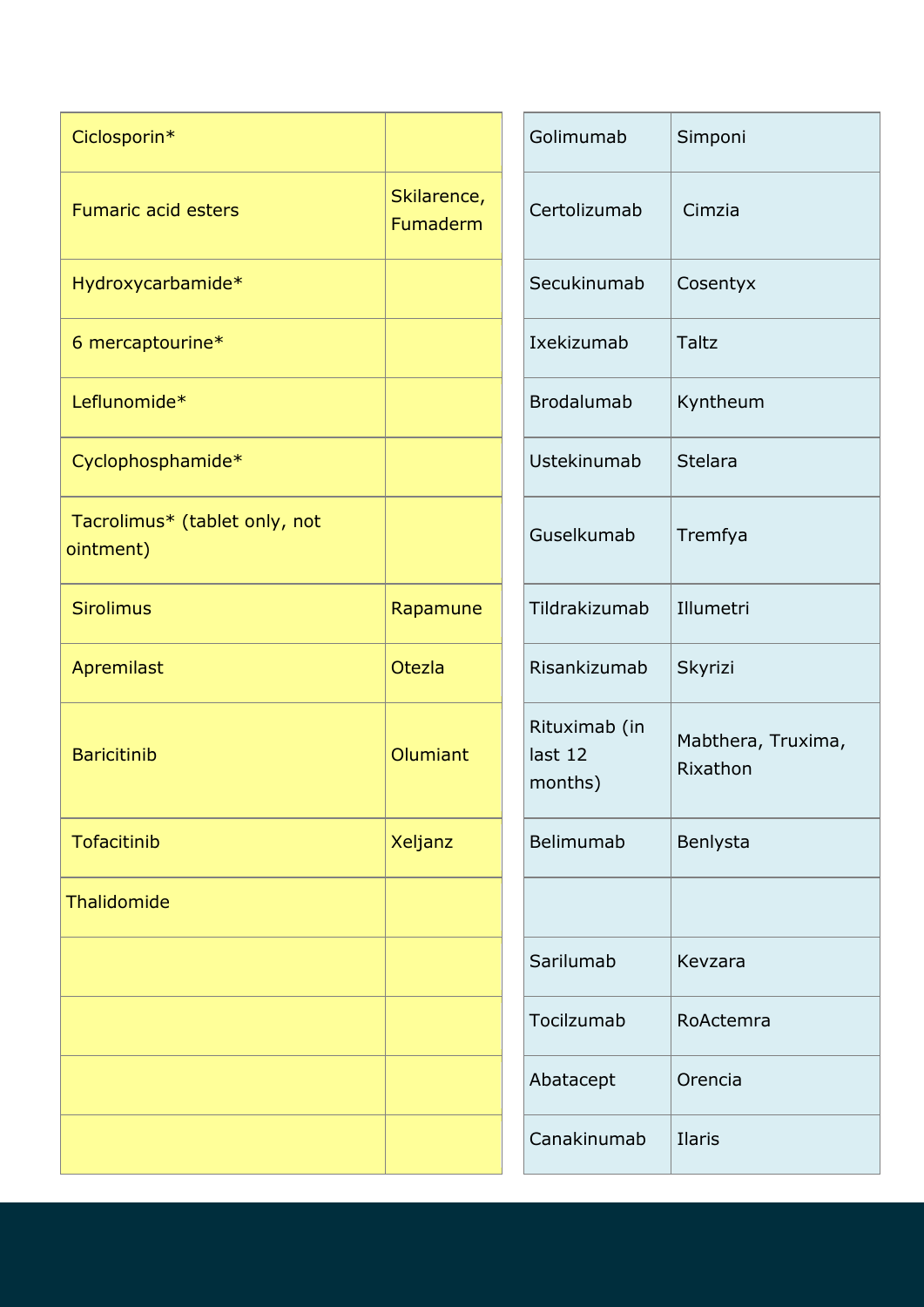|  | Anakinra  | Kineret  |
|--|-----------|----------|
|  | Dupilumab | Dupixent |

\* For these medicines there are multiple branded and generic products available.

# **More information about my risk from COVID-19 and my medicines**

## **Very careful social distancing for vulnerable people (moderate risk)**

**If you have no other** significant [medical problem](https://www.gov.uk/government/publications/covid-19-guidance-on-social-distancing-and-for-vulnerable-people/guidance-on-social-distancing-for-everyone-in-the-uk-and-protecting-older-people-and-vulnerable-adults) **and are taking:**

- only one immunosuppressive or biologic medicine or
- a biologic combined with methotrexate, hydroxychloroquine or sulphasalazine

you will fall into the category of moderate risk and should take social distancing measures very carefully.

#### **Shielding for extremely vulnerable people (high risk)**

Some people with dermatological conditions will be categorised as extremely vulnerable and should adopt the requirements of not leaving home for 12 weeks. People in this category include:

- Dermatology patients who are taking two or more immunosuppressive or biologic medicines for their condition (except the combination of a biologic with methotrexate, hydroxychloroquine or sulphasalazine)
- People on a systemic corticosteroid (called prednisolone if taken orally) of 20mgs or more each day for more than 4 weeks
- People who take a corticosteroid dose of more than 5mg (or prednisolone equivalent e.g. hydrocortisone tablets) each day for more than 4 weeks plus at least one other immunosuppressive or biologic medication
- People who take cyclophosphamide (not to be confused with ciclosporin, which is a different medicine), rituximab or infliximab for their skin condition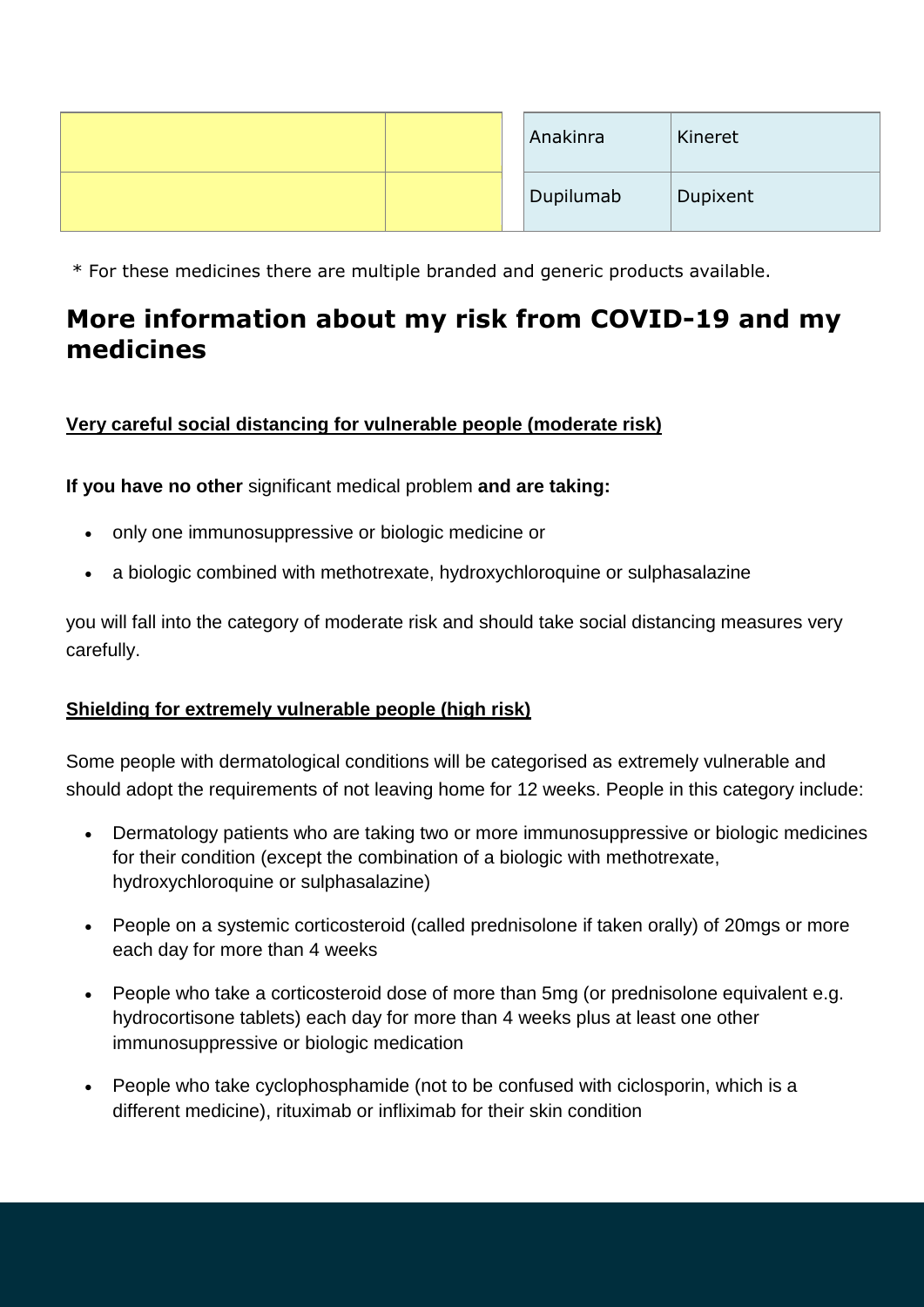Also people on a single immunosuppressive or biologic medicine (or a biologic combined with methotrexate, Hydroxychloroquine or sulphasalazine) who are over the age of 70, or are pregnant or have another medical problem

You will be advised by your dermatology team / GP if you fit into this category

| Table 2: Self-assessment Risk Calculator |  |  |
|------------------------------------------|--|--|
|------------------------------------------|--|--|

| Questions                                                                                                                                                                                                                                                                                                                                                       | If answer<br>'yes', note the<br>score |
|-----------------------------------------------------------------------------------------------------------------------------------------------------------------------------------------------------------------------------------------------------------------------------------------------------------------------------------------------------------------|---------------------------------------|
| Have you had cyclophosphamide tablets and/or infusions in the last six months?                                                                                                                                                                                                                                                                                  | 3                                     |
| Have you been taking prednisolone 20mg (or more) daily for more than four<br>weeks?                                                                                                                                                                                                                                                                             | 3                                     |
| Have you received rituximab (in the last 12 months)?                                                                                                                                                                                                                                                                                                            | 3                                     |
| Do you receive infliximab infusions?                                                                                                                                                                                                                                                                                                                            | 3                                     |
| Do you take prednisolone 5mg (or more) daily as well as one or more<br>immunosuppressive or biologic medication?                                                                                                                                                                                                                                                | 3                                     |
| Do you have any of the following problems: lung disease, heart disease, high<br>blood pressure, kidney or liver disease, chronic neurological conditions, diabetes,<br>are very overweight or any other medical condition requiring specialist treatment<br>or even if you do not have any of these problems, are you over 70 years old?<br>or you are pregnant | 1                                     |
| Are you on just one immunosuppressive or biologic medicine?                                                                                                                                                                                                                                                                                                     | $\overline{2}$                        |
| Are you on two or more immunosuppressive or biologic medicines (other than<br>sulfasalazine or hydroxychloroquine OR a combination of a biologic with<br>methotrexate)?                                                                                                                                                                                         | 3                                     |